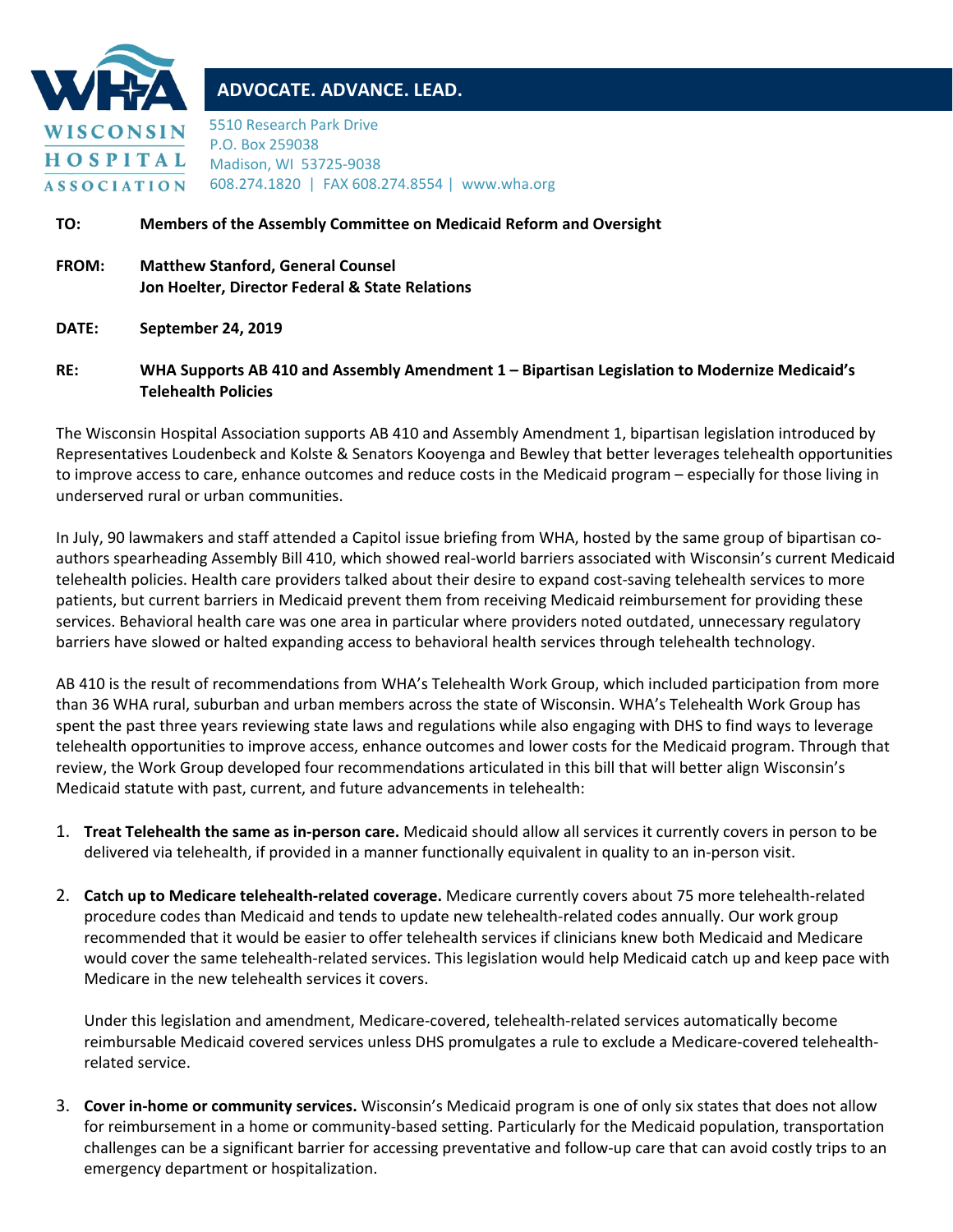By enabling care through telehealth in a home or community-based setting, Wisconsin can improve outcomes and avoid high-cost health care utilization. In fact, WHA's In-Capitol briefing in mid-July provided concrete examples of hospital and health system members who are looking to add in-home telehealth options for Medicaid beneficiaries but have not yet because Medicaid doesn't reimburse for this care.

Under this legislation and amendment, in-home remote patient monitoring and asynchronous (store and forward) telehealth services are required to be reimbursable Medicaid covered services, unless DHS promulgates a rule excluding such service from reimbursement.

4. **Increase access to behavioral health.** Currently there is a statutory requirement that providers receive a separate telehealth certification, in addition to their provider licensure and Medicaid certification, if they want to provide behavioral health services via telehealth to Medicaid patients. No other health service covered by Medicaid requires a separate telehealth certification, creating an additional and unnecessary barrier to critically-needed behavioral health services.

Under this legislation, the separate behavioral health telehealth certification is repealed. However, DHS may require by rule that the transmission of information through telehealth be of sufficient quality to be functionally equivalent to face-to-face contact.

## **Telehealth creates an opportunity for the Medicaid program to increase access and improve outcomes while maintaining or even reducing program costs.**

Medicare, the State of Wisconsin Group Insurance Board, other states' Medicaid programs and private payers have embraced telehealth not only because it improves access to care, but because they have concluded that evidence shows utilization of telehealth improves access while maintaining or lowering the total cost of care.

WHA has reviewed, compiled and attached to this testimony multiple sources of evidence that point to a conclusion that the expansion of telehealth services in the Medicaid program will result in no additional net program costs or will lower net program costs. Particularly for underserved Medicaid populations that have travel challenges and chronic conditions, having telehealth options enabled by this bill increases the likelihood that low-cost treatment and management services will be utilized to avoid high cost emergency or hospitalization services.

For example: an expecting, single mom who has a child at home may choose to skip her pre-natal appointment because she's struggling to fit it into her work schedule. Prenatal services, if provided through telemedicine to be delivered at home or even while at work, will provide a more flexible option for a mom trying to juggle a hectic schedule and make ends meet. This basic interaction can encourage prenatal care and help prevent an even more complicated pregnancy or delivery, which can cost the Medicaid program tens or even hundreds of thousands of dollars.

Additionally, telemedicine can directly reduce Medicaid expenditures for non-emergency medical transportation for Medicaid enrollees. On an annual basis, Wisconsin's Medicaid program pays \$100 million to cover transportation costs for Medicaid enrollees – a cost that could be reduced by care being delivered via telemedicine rather than in person.

One primary goal you often hear from health care providers is to deliver "the right care, in the right place, and at the right time" to patients. We are pleased to support this bipartisan telehealth legislation that will advance that goal for patients throughout Wisconsin.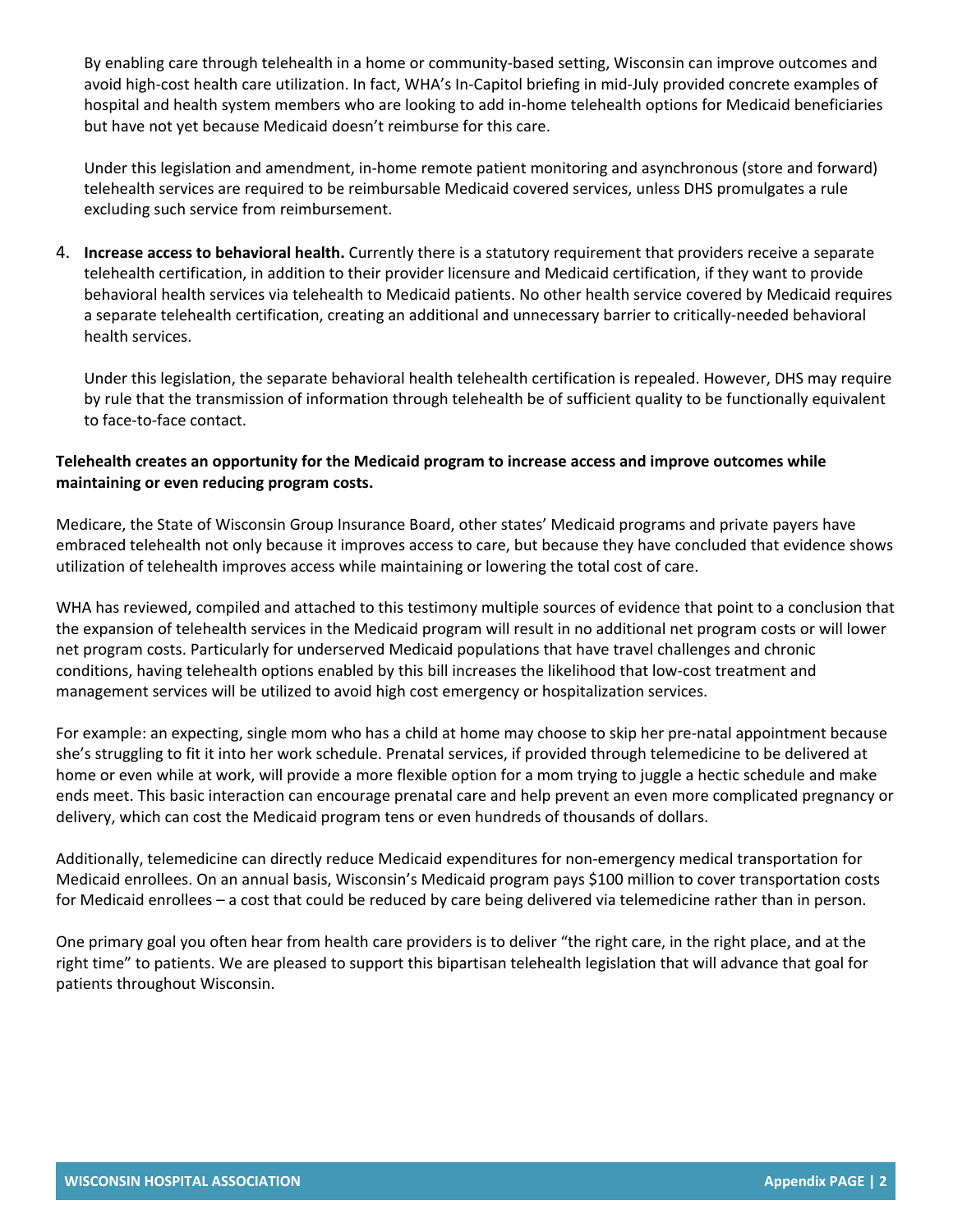# **WHA Telehealth Work Group**



36 WHA members participated, Representing hospitals and health systems from all over Wisconsin.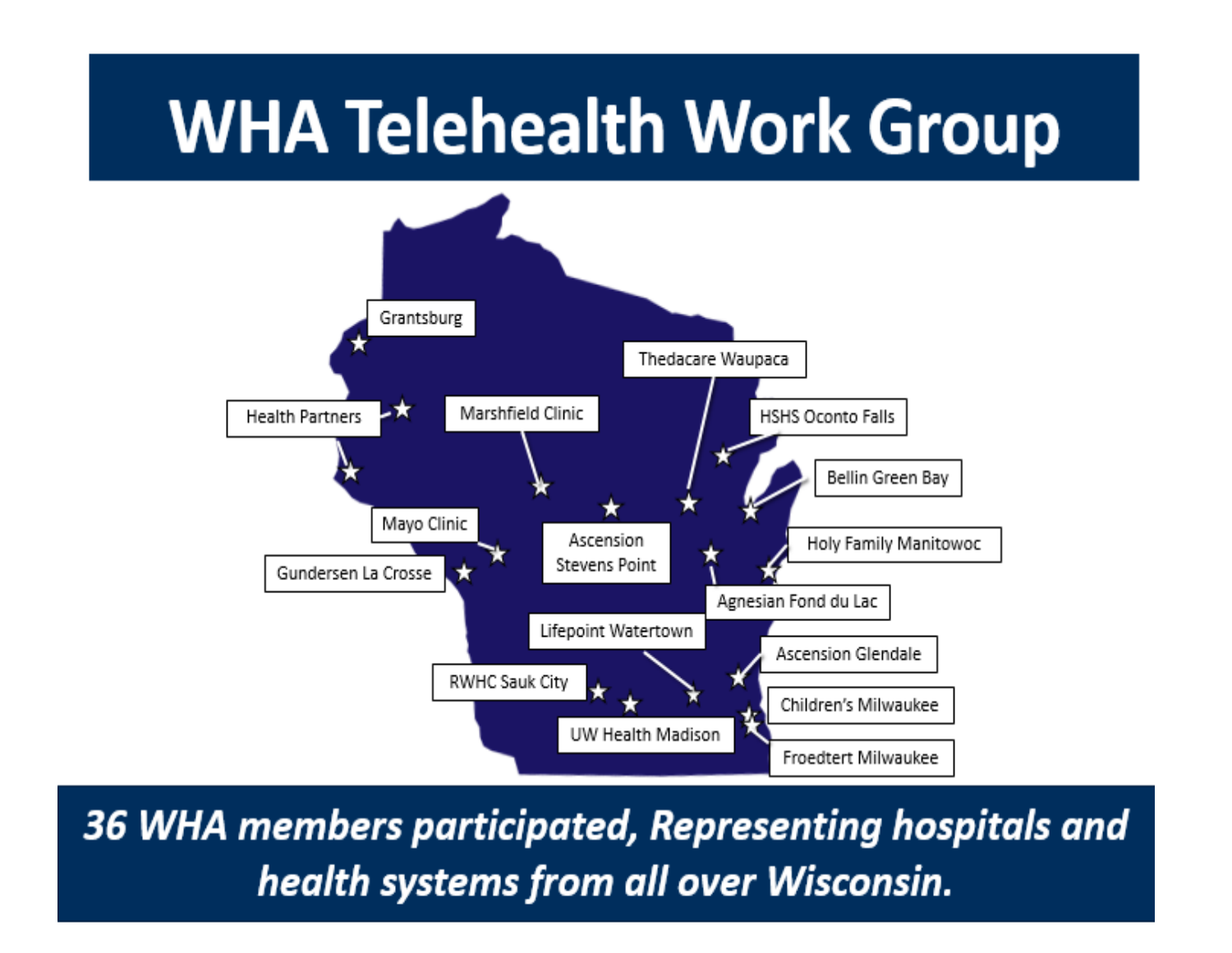# **Appendix**

# **Evidence on Cost Impacts for Telehealth Benefit Expansion Points to a Net \$0 Impact or Cost Savings on Total Medicaid Benefit Costs**

#### **1) The Wisconsin Group Insurance Board concluded that telehealth coverage would not increase program costs.**

In May 2018, the Wisconsin Group Insurance Board approved a change to the 2019 state employee health plan that would result in complete coverage of telehealth services. In calculating the cost of adding telehealth as a covered benefit, the Group Insurance Board budgeted the change as having an estimated net program cost of \$0. Some argue that any new telehealth benefits might not accrue to a program in the form of reduced utilization of higher acuity and cost services for multiple years. However, the Group Insurance Board, which budgets on a year to year basis, rejected that theory when it estimated 2019 net costs at \$0.

## **2) The Federal Medicare program has begun scoring the addition of telehealth benefits at \$0 net cost.**

In April 2019, the Medicare program published a final rule<sup>i</sup> implementing "additional telehealth benefits" for Medicare Advantage plans that resulted in HHS ultimately reaching the same conclusion as the Wisconsin Group Insurance Board – HHS scored the additional telehealth benefits as a net \$0 impact on the cost of overall benefits.<sup>ii</sup>

Notably, the Medicare program drew on comments from the experience of Medicare Advantage insurers themselves to reach its conclusions regarding cost:

We received numerous comments from several sources, and the commenters were overwhelmingly supportive. The comments were not subjective but evidence-based, reflecting MA plans' first-hand experience with telehealth in some of their existing products.<sup>iii</sup>

Many of the commenters cited similar studies or their own experience. These articles and comments point to a quantitative savings in health care. Although, as mentioned previously, in the early years of telehealth there was concern for overutilization which would raise costs, this does not seem to be a major issue today.iv

Medicare noted one study that purported to show that telehealth increases costs; however, Medicare dismissed that study for several reasons:

Only one article raised this [overutilization] concern, and the article itself listed several drawbacks to its conclusion. More specifically, the article –

- ++ Used data from only one telehealth company;
- ++ Used data on only specific medical conditions;
- ++ Referenced a population study that had a "low uptake of telehealth;" and
- $++$  Was from an early period in telehealth. $v$

Conversely, Medicare provided examples of specific telehealth savings. For example, its review found that using telehealth for transitional care programs for discharged Medicare patients saved \$1,333 per beneficiary, half of which was due to reduced inpatient follow-up care.

## **3) Telehealth coverage for Medicaid directly reduces unique Non-Emergency Medical Transportation costs for the Medicaid Program.**

Unlike private insurance, the state employee health plan and Medicare, the Medicaid program provides a transportation benefit to Medicaid beneficiaries that has been an annual all funds expense of \$100 million. Also,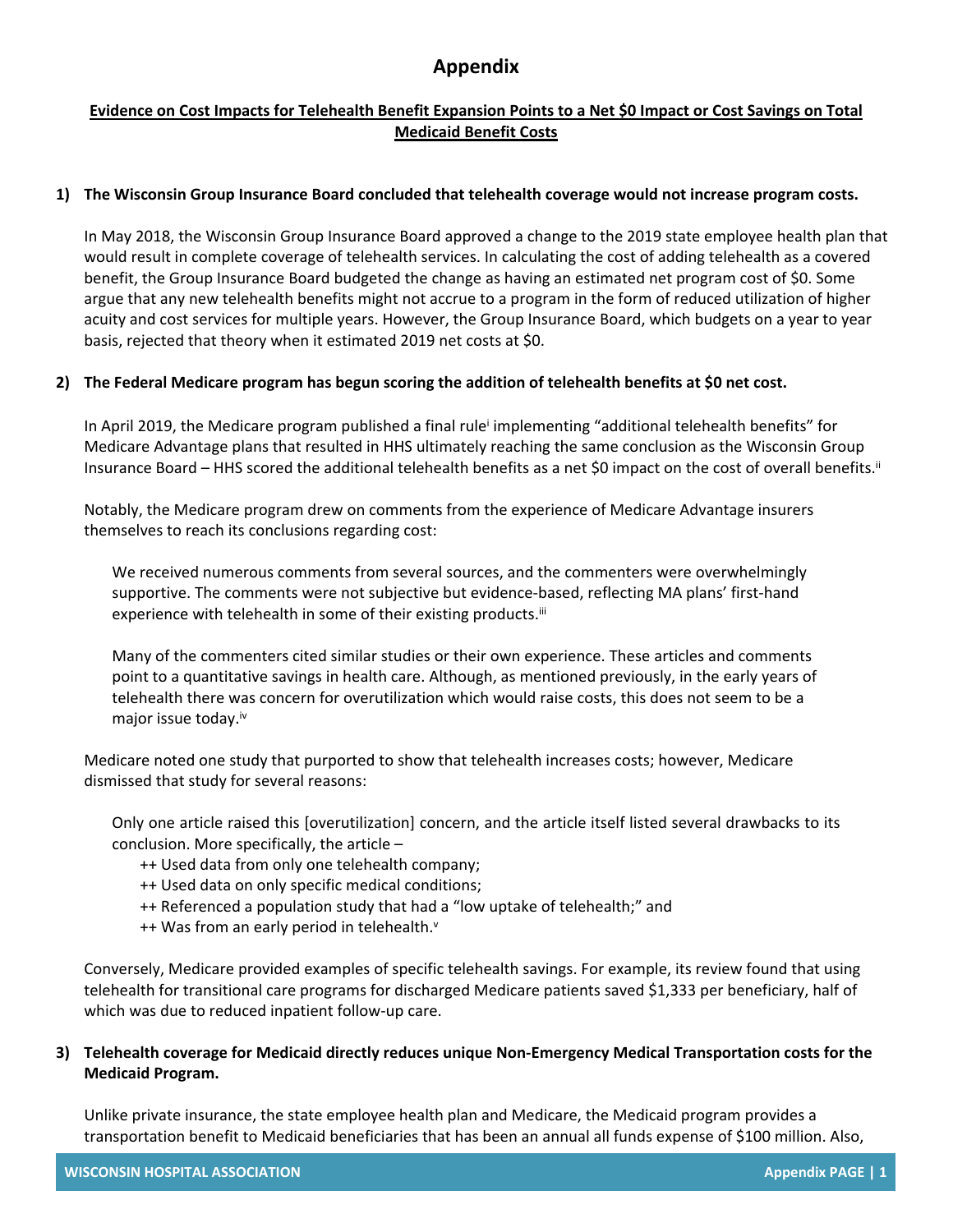unlike other health plans, every time a Medicaid enrollee substitutes a telehealth service – either from home or from a facility closer to home – Medicaid sees a direct cost reduction in the transportation benefit.

# **4) California analysis of telehealth expansion in the Medicaid program found significant savings to the Medicaid Program.**

In 2011, California enacted the Telehealth Advancement Act that allows coverage of telehealth regardless of where it takes place, including programs that employ in-home telemonitoring devices. A cost analysis commissioned during consideration of the bill examined potential savings that would accrue to California's Medicaid program (Medi-Cal) regarding heart failure and diabetes management. It found that:

 In-home telemonitoring for heart failure patients could save \$929 million annually for Medi-Cal (\$8,600 per beneficiary per year).

 In-home telemonitoring for diabetics could save \$417 million annually for Medi-Cal (\$939 per beneficiary per vear).<sup>vi</sup>

# **5) Alaska began covering home telemonitoring of daily vital signs in 2007. They found a return on investment of nearly 1,500%.**

Beginning in 2007, Alaska implemented a home telemonitoring (HTM) program to mitigate substantial geographic barriers to care access in the largely rural state. In the first six years of the program, annual cost of care for program participants fell \$634,365 (from \$676,782 to \$42,417 per year) through reductions in Medivacs, emergency room visits, and hospital readmissions.vii

## **6) Colorado legislation in 2010 authoring reimbursement for remote monitoring received a fiscal note estimating savings to the Colorado Medicaid program.**

In 2010, Colorado's Medicaid program began reimbursing for "the remote monitoring of clinical data through electronic information processing technologies." The fiscal note affixed to the authorizing legislation estimated inhome telemonitoring would save Colorado Medicaid by reducing hospitalizations 10% and keeping Coloradans out of the emergency room.viii

## **7) A study of Kansas telehealth expansion in the Medicaid program found \$26,000 in cost savings per patient per year attributable solely from reduced hospitalizations.**

In 2010, the Center for Telemedicine & Telehealth at the University of Kansas Medical Center published the results from a three-year study tracking outcomes, costs, and utilization associated with Medicaid in-home telemonitoring services provided through a federal waiver. The results demonstrated the use of in-home telemonitoring reduced the rate of emergency room visits, inpatient hospitalizations, nursing facility placements, and associated health care costs. The authors of the study found over \$26,000 in cost savings per patient per year from reduced hospitalizations. In comparison, the cost of equipment was \$816 per patient per year.<sup>ix</sup>

## **8) Louisiana's Department of Health and Hospitals examined available research and concluded that new telehealth applications reduce overall costs.**

In 2013, the Louisiana Department of Health and Hospitals wrote the following to the House and Senate Health and Welfare Committee chairmen:

Research cites three methods telehealth can produce an economic benefit. The first is patients can avoid hospital transfers by receiving telehealth consultation services, therefore reducing transportation expenses. In emergency situations, like stroke care, telehealth can provide guidance to physicians to administer life-saving drug therapy. The second method is home monitoring of patients with chronic diseases which can result in decreased hospitalizations. Finally, telehealth can enhance the marketability of rural health facilities and keep more health care dollars in the local economy…In addition to telehealth economic benefits, results in patient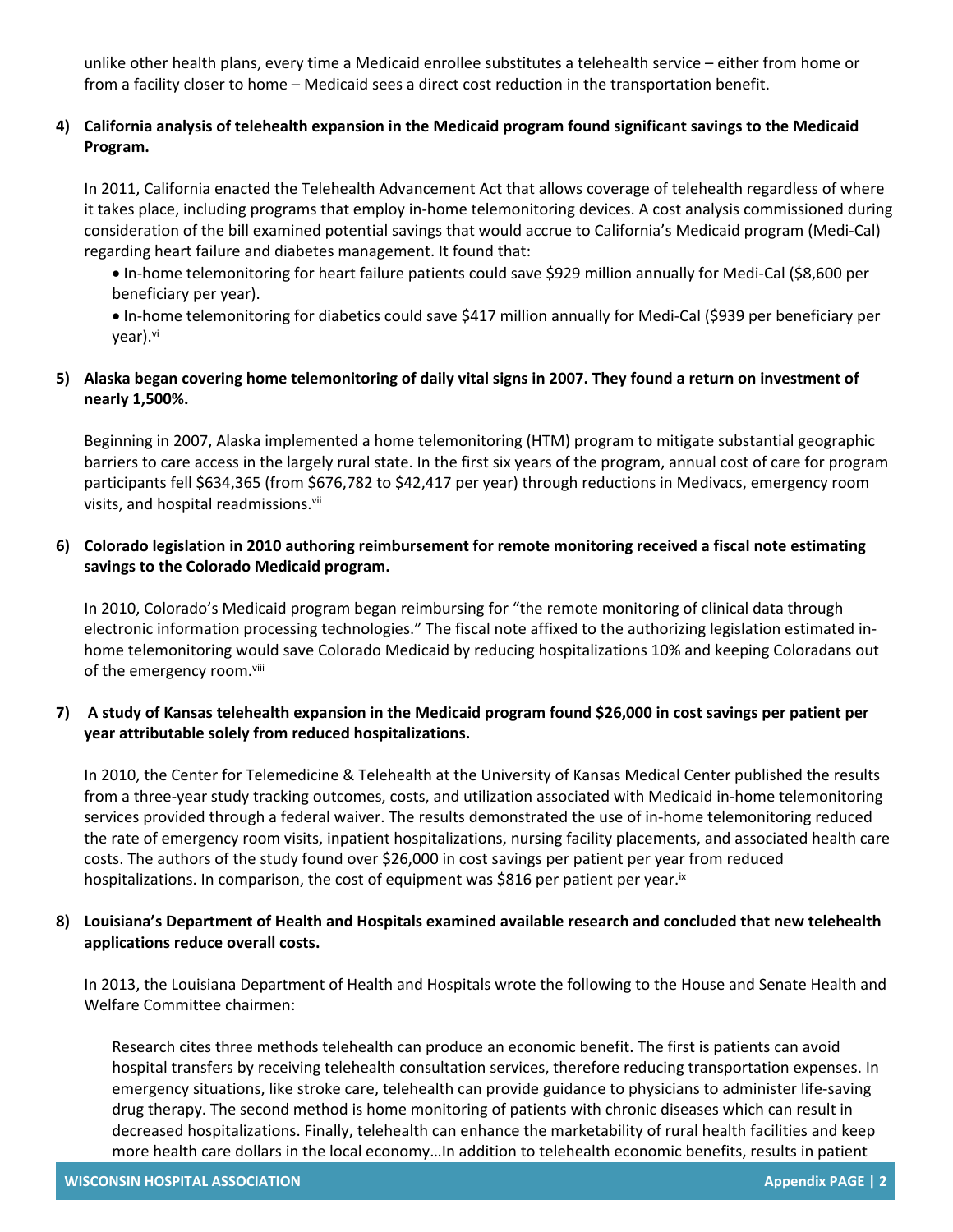health outcomes have been optimal. Recent studies have found that new telehealth applications, such as remote patient monitoring, have reduced overall costs, and improved health outcomes for target populations.<sup>x</sup>

# **9) A New York Study of 53 patients with high hospital utilization found telehealth produced a 42% drop in medical costs.**

In 2010, the New York Eddy Visiting Nurse Association (VNA) completed a one-year study of 53 patients with two or more hospitalizations or emergency room visits in the last 12 months that had telehealth units installed in their homes. The study reported the following results:

- 55% drop in the number of hospitalizations, from 178 to 80;
- 29% reduction in emergency visits, from 137 to 97;
- $\bullet$  42% drop in medical costs, from \$3 million to \$1.7 million.<sup>xi</sup>

# **10) In 2013, Texas authorized Medicaid coverage of in-home telemonitoring services. In the fiscal note authorizing that coverage, the Deputy Executive Commissioner for Financial Services for the Texas Medicaid program concluded the change would result in cost savings.**

The fiscal note determined that the first five-year period of the new coverage would result in cost savings "as the addition of telemonitoring as a Medicaid benefit is anticipated to result in fewer hospital readmissions and emergency room visits." The note did not identify exact savings that would accrue, but "the report unequivocally states the policy would result in anticipated cost savings."xii

# **11) A study of Iowa's use of telehealth for congestive heart failure management found nearly \$3m in savings in a demonstration program for the Iowa Medicaid program.**

A demonstration project of 266 Iowa Medicaid members utilizing telehealth in the management of congestive heart failure found a 24% reduction in hospital admissions, a 22% decrease in total bed days, and nearly \$3m in savings from reduced health care service utilization. xiii

# **12) A 2015 study concluded that telehealth for individuals with mental health needs improves care and reduces costs.**

A study by researchers at the University of Michigan, University of Kentucky, and University of California Davis concluded:

"The published scientific literature on [telemental health] reveals strong and consistent evidence of the feasibility of this modality of care and its acceptance by its intended users, as well as uniform indication of improvement in symptomology and quality of life among patients across a broad range of demographic and diagnostic groups. Similarly, positive trends are shown in terms of cost savings. Conclusion: There is substantial empirical evidence for supporting the use of telemedicine interventions in patients with mental disorders." xiv

i Department of Health and Human Services, "Medicare and Medicaid Programs; Policy and Technical Changes to the Medicare Advantage, Medicare Prescription Drug Benefit, Programs of All-Inclusive Care for the Elderly (PACE), Medicaid Fee-For-Service, and Medicaid Managed Care Programs for Years 2020 and 2021," 84 Fed. Reg. 15680 (April 16, 2019) https://www.govinfo.gov/content/pkg/FR-2019-04-16/pdf/2019-06822.pdf

ii HHS did score a \$6.1m and \$6.1m cost to the Medicare Trust Fund in 2020 and 2021 respectively due to the additional telehealth benefits in the rule for approximately 22 million beneficiaries. However, HHS explains that those costs are not due to the additional benefits but from a transfer of costs from rebates to the Medicare Trust Fund because of a change in classification of the benefits from supplemental benefits to basic benefits.

iii Id at 15811.

iv Id.

v Id. at 15810- 158112.

vi Connecticut General Assembly (CGA). 2015. Survey of states providing coverage for in-home telemonitoring services. Hartford, CT: CGA.